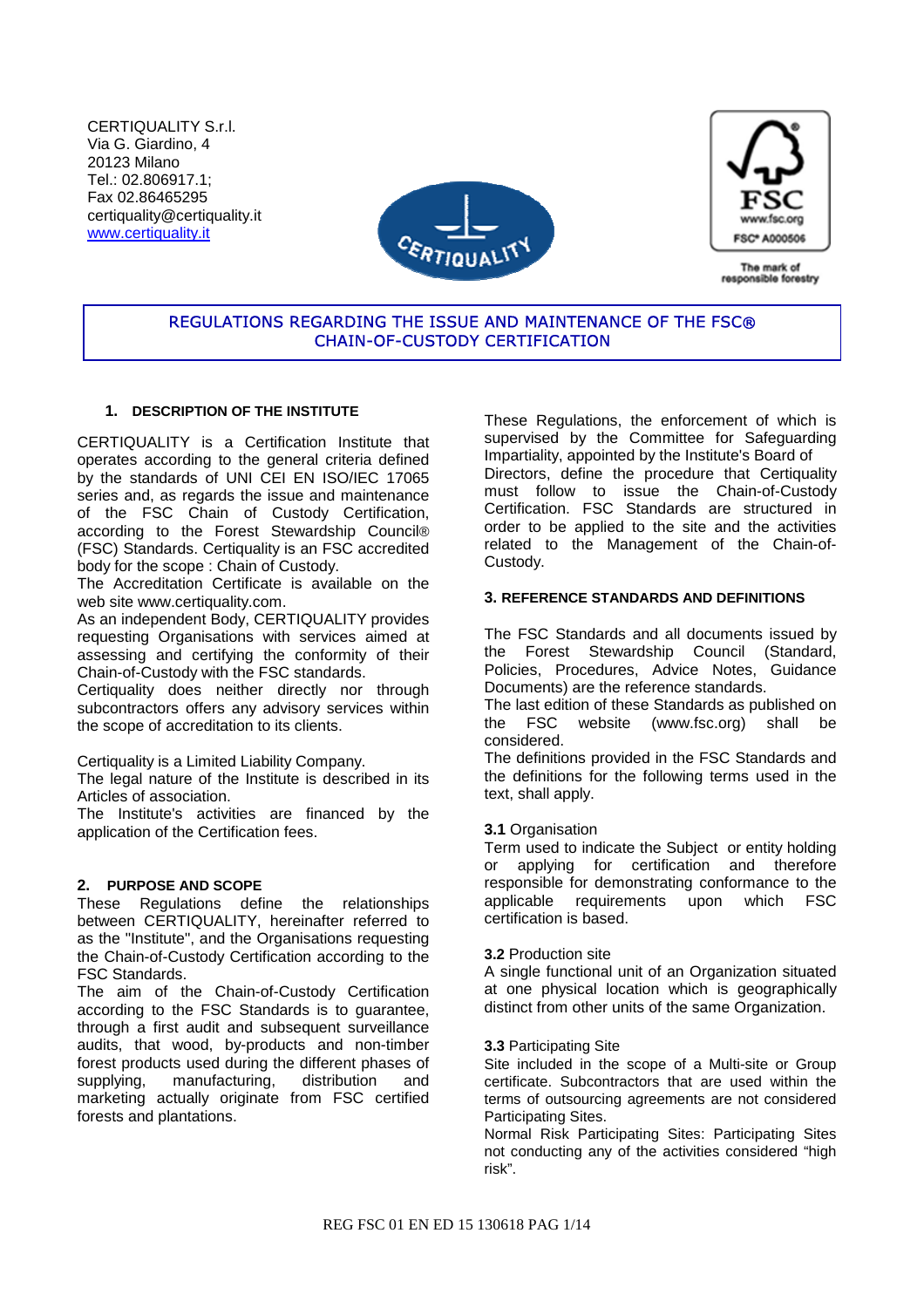### **3.4** Multi-site

FSC-STD-40-003 v.2-1 is the reference standard.

Multiple sites or legal entities may be included in the scope of a Multi-site COC certificate if:

a) All Participating Sites and The Organization that holds the certificate are linked through common ownership, or

b) All Participating Sites:

i. Have a legal and/or contractual relationship with The Organization; and

ii. Are subject to a centrally administered and controlled management system established by The Organization that has authority and responsibilities beyond those related solely to certification, including at least one of the following elements:

- Centralized purchase or sales function;

- Common operational procedures (e.g. same production methods, same product specifications, integrated management software);

Operating under the same brand name (e.g. franchise, retailer).

The following Organizations are not eligible for Multisite COC certification:

a) Organizations that don't have authority over the creation of companies (i.e. establishing new legal entities within The Organization that may join the certificate as Participating Sites);

b) Organizations that don't have authority over the admission or removal of Participating Sites from the certificate scope;

c) Associations or Organizations established to promote the goods or services of their members;

d) Non-profit Organizations that have for-profit members.

Multi-site COC certificates are evaluated by the certification body based on a defined sampling methodology as specified in FSC-STD-20-011 v4-0.

After the certification, new participating sites added to the certificate scope shall only be considered certified after Certiquality has added the new sites to the FSC database of registered certificates. Certiquality will update the database within one (1) week from the date of receipt of the Central Office's audit report.

#### **3.5** Chain-of-Custody

The term chain of custody indicates the channel through which products are manufactured, transformed and distributed, from their origin in the forest to their end-use, including all intermediate processes.

The FSC Chain of Custody is an supply chain information trail about the path taken by products during the different stages of cutting, manufacturing and distribution. All personnel involved in the manufacturing and distribution of FSC labelled products shall prove that all products are obtained according to the FSC Standards and come from suppliers certified by an FSC accredited Body.

FSC-STD-40-004 v.3-0 is the reference standard.

**3.6** FSC Audit Team

Personnel appointed by the Institute to audit the Organisation's chain of custody System.

The terms assessment, evaluation and audit are used as synonyms.

**3.7** The CERTIQUALITY FSC-COC Certificate is the document whereby Certiquality as Accredited Certification body, provides a credible guarantee that the certified company, every operational site, all Chain of Custody operations within the scope of a certificate are in compliance with all applicable requirements of the applicable FSC standards and normative documents.

The certificate states that the company has a control system in place to ensure that all the applicable requirements are implemented.

This document states that, at the moment of its emission, in the certified sites there is no major non conformity regarding the reference Standard.

Where applicable, Certiquality during the audit carry out sampling of operational sites, non-certified suppliers, contractors, documents, management records and interviews with personnel, sufficient to verify that the control system is being implemented effectively and consistently across the whole scope of the evaluation.

The certificate shall be issued to the Organization that has direct management responsibility for the Chain of Custody system under their control.

In case of multisite according to FSC-STD-40-003, Certiquality will issue a Chain of Custody certificate that covers more than one site. Only one (1) multi-site certificate will be issued to the central office with a list of all Participating Sites in an appendix.

Certiquality carried out the following kind of chain-ofcustody certification in compliance to the applicable FSC standard :

- Single Chain of Custody certificate
- Group Chain of Custody certificate
- Multi-site Chain of Custody certificate
- projects chain of custody.

#### **3.8** Group Certification

Groups of independent "small" enterprises (Participating Sites) are eligible to be included in the scope of a Group COC certificate if they conform to the following eligibility criteria:

a) Each Participating Site shall qualify as "small" as defined by:

i) No more than 15 employees (full time equivalent); or

ii) No more than 25 employees (full time equivalent) and a maximum total annual turnover of US\$ 1,000,000.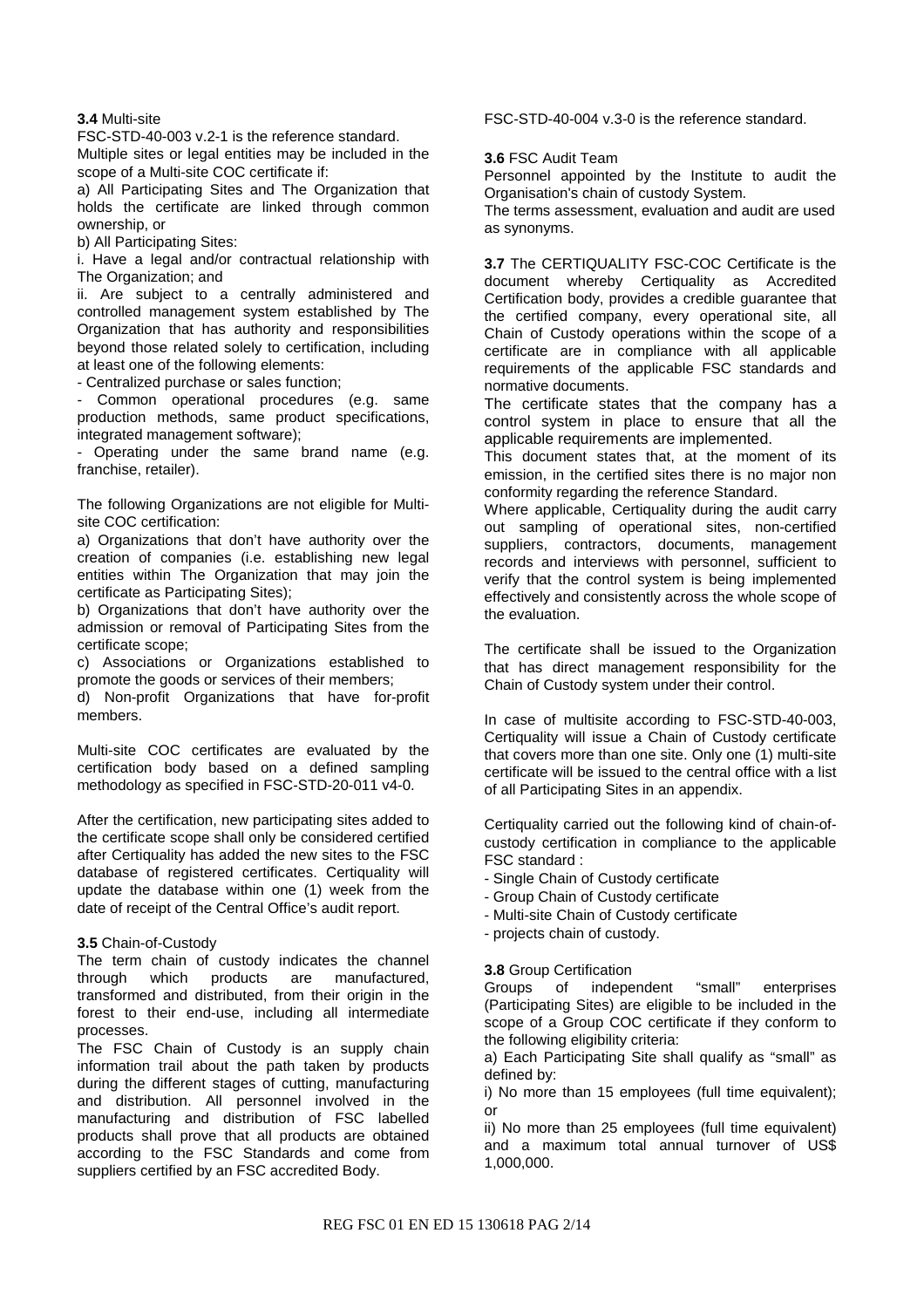b) All Participating Sites shall be located in the same country as The Organization that holds the certificate.

In any reference to the certification and the certified products the group and not the single member shall appear.

Each member shall use the COC certification code of the group in the documentation regarding the selling of the certified products.

The office which requests the certification and holds any certification issued is the head office. It is also responsible towards the Institute for ensuring that all reference standards are respected by every single site of the Organisation.

In no case the head office is authorized to issue documents similar to the FSC certification issued by Certiquality in order to confirm the participation to the certification; nor to produce documents authorizing third parties to use FSC logos (sublicence).

Only one (1) group certificate will be issued to the group entity with a list of all Participating Sites in an appendix.

#### **3.9** Single COC certificate

Multiple sites may be included in the scope of a Single COC certificate if they conform to all of the following eligibility criteria:

a) One site under the scope of the Single COC certificate is:

i. Acting as the certificate holder;

ii. Responsible for invoicing of certified and noncertified materials or products covered by the scope of the certificate to external clients;

iii. Controlling the use of the FSC Trademarks.

b) All sites under the scope of the Single COC certificate are:

i. Operating under a common ownership structure;

ii. Managed under direct control of the certificate holder;

iii. In an exclusive business relationship with each other for the output materials or products covered by the scope of the certificate;

vii. Located in the same country.

In the event of a single certificate with multiple sites the sampling of site is not applicable.

#### **3.10** License Agreement for FSC

The License Agreement for FSC shall be accepted before the main evaluation and registered by all organisations wishing to request the FSC certification. Said document authorizes the use of FSC logos in accordance with the rules set forth in it.

#### **3.11** False claim

An FSC claim made on a sales document for products that are not eligible to be sold as FSC certified. A false claim is different from an "inaccurate claim", in which a product that is eligible to be sold as FSC certified is sold with the wrong claim.

#### **3.12** Fraud

The offence of intentionally labelling and/or making FSC claims on sales documents of products that are not eligible to be sold as FSC certified.

#### **3.13** FSC transaction

Purchase or sale of products with FSC claims on sales documents.

#### Transaction verification

Verification by certification bodies and/or Accreditation Services International (ASI) that FSC output claims made by certificate holders are accurate and match with the FSC input claims of their respective trading partners (ref. par. 7.3).

#### Trading partners

Suppliers and customers of the organization for products purchased or sold with FSC claims.

#### **4. GENERAL CONDITIONS**

Certiquality conducts the certification operations according to the accreditation scope and in conformity with:

- a) the requirements specified in the "General requirements for FSC accredited certification bodies" (FSC-STD-20-001 V4-0),
- b) the requirements of all applicable FSC normative documents as published on the FSC website (ic.fsc.org);
- c) its operational procedure, policies and instructions.

**4.1** Certification is available to all Organisations that deal with forest-wood sectors (wood or non-timber forest products), regardless of their nature, structure, size or membership of any association or group.

**4.2** The Institute reserves the right to evaluate the applicability of the FSC Certification System, as set forth by the FSC Standards for the specific cases.

Certiquality reserves the right to decide whether to accept the request or to withdraw the certificate issued in the case of objective and incontrovertible evidence that the Organisation's behaviour causes damages to the image of the Institute or if activities of the client conflict with the obligations of Certiquality as specified in the accreditation contract with ASI.

**4.3** For the Certification procedure to be applied by the Institute, the Organisation must:

- have a documented management system of chain of custody compliant with applicable FSC reference Standard;

- describe the above mentioned system in appropriate documents (Manual on traceability (Coc) of certified material, procedures);

- accept the rules set forth by these Regulations and the conditions communicated by the Institute;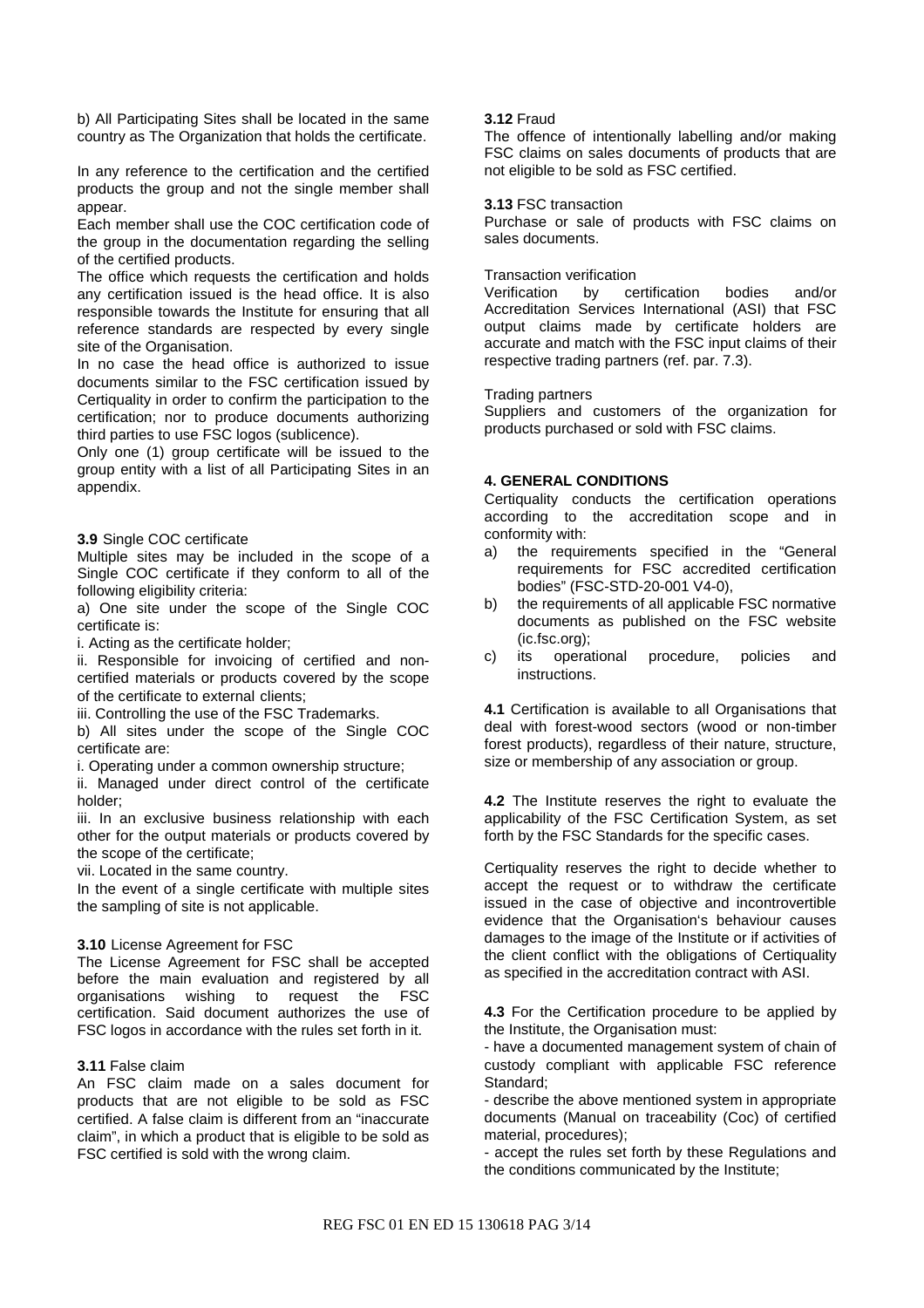- disclose current or previous application or certification with FSC and/or other forestry certification schemes in the last five years.

**4.3.1** All Organisations, shall sign a self-declaration to demonstrate and acknowledge the acceptance of FSC values. The Organisation shall also ensure that its suppliers and subcontractors are equally committed, as the Organisation is responsible for their conformity. In particular, the auditor shall verify that the Organisation declares to renounce to any direct and indirect collaboration with whoever is implied in the following activities:

- Illegal logging or the trade in illegal wood or forest products;
- Violation of traditional and human rights in forestry operations;
- Destruction of high conservation values in forestry operations;
- Significant conversion of forests to plantations or non-forest use;
- Introduction of genetically modified organisms in forestry operations;
- Violation of any of the ILO Core Conventions as defined in the ILO Declaration on Fundamental Principles and Rights at Work.

In addition, the chain of custody FSC STD 40 004 certification standard, requires the companies to manage certain aspects related to health and safety at work. The Organisation holds at least the following documentation for health and safety at work:

- appointment of a representative,
- procedures for health and safety,
- training to workers.

**4.4** In the application of the chain of custody, the Organisation must clearly specify the activity carried out and the application field of the certification request.

**4.5** Acceptance of the application, issue of the Certification and maintenance of the Registration thereof are subject to the payment of the prescribed fees (see par.17). Failure to fulfil such obligations by the established deadline shall lead to the suspension or revocation of the Certificate, as set forth in Sections 13 and 14.

**4.6** The name of the certified Organisation is included in the list of certified Organisations, which is available on the FSC database and published on the website: www.fsc.org. The Institute makes data public even in the case of suspension, revocation and waiver of certification.

**4.7** The Organisation undertakes to conform and keep its products/services to all applicable legal and compulsory requirements (such as directives, laws and regulations). It is the Institute's responsibility to verify on the basis of a sampling that is congruent with the audit time, that the Organisation is aware of, and capable of managing all the compulsory aspects connected to the scope of certification.

**4.8** The FSC Chain-of-Custody Certificate is valid from the date of issue of the Certificate until the date of expiry, waiver or revocation of the Certificate. All products sold before the date of issue or after the date of expiry are not included in the certified products.

**4.9** Obligation to provide information regarding any legal and/or administrative proceedings in progress. Certified Organisations undertake to:

- promptly inform the Institute by fax/e-mail, and subsequently by registered letter of any non-conform situation recorded by monitoring Authorities, any suspension or revocation of authorisation, concessions, etc. relating to the production/distribution of products and/or services connected to the Certification.

- immediately notify the Institute of any legal and/or administrative proceedings in progress, regarding the subject of certification, within the limits posed by law;

- give immediate notification of any serious events or accidents or environmental damage;

- keep the Institute informed of the developments of the aforesaid proceedings.

As regards the above, the Institute reserves the faculty to conduct and appropriate and timely extraordinary audits and suspends or withdraws certification when necessary, in the event of actual non-conformity of the Organisation's Management System.

#### **4.10** Audits abroad

If the company or a site of the company is abroad at least one (1) audit team member shall be:

- a) fluent in the main language of the area in which the audit takes place; or
- b) a designated independent interpreter, who is not an employee or consultant of the client under evaluation; or

c) fluent in the corporate language, if the client provides a written declaration that confirms that all of the following criteria are met:

i. all relevant records and procedures relating to FSC requirements are written and understood in the corporate language; and

ii. all management staff and those with FSC responsibilities can communicate fluently in the corporate language.

### **4.11** Outsourcers

During the planned audits, in order to ensure conformance to all applicable requirements of the FSC normative documents, Certiquality submits to audit also a sample of the outsources used by the organization who come in contact with the certified material and which are defined as high-risk.

Certiquality during the audit shall confirm that the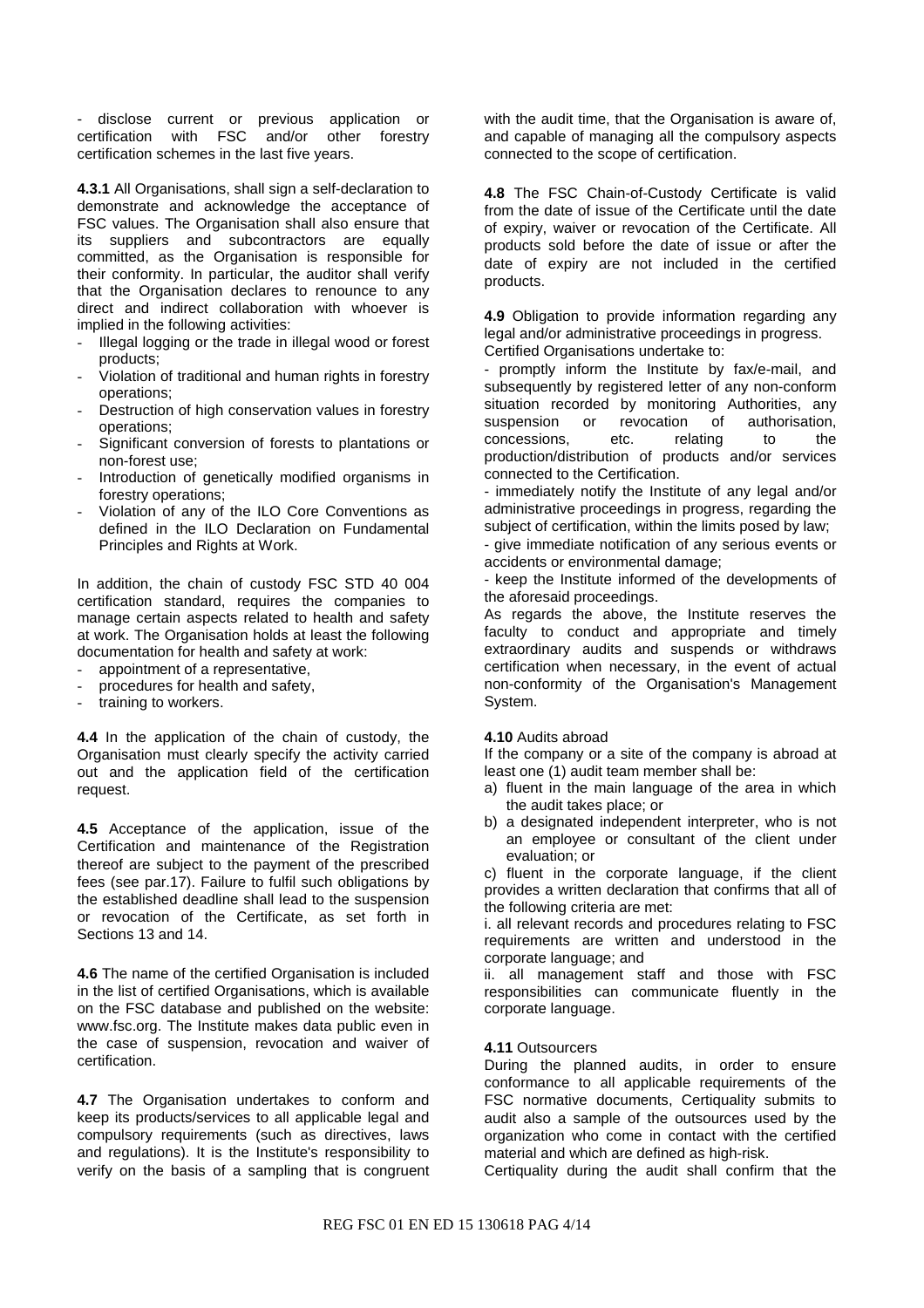risks associated with mixing, substitution or false claims by the Organization or the contractor are controlled.

The Organisation must envisage specific agreements with all outsourcers as set forth by FSC standards.

Even in case that are not considered 'high risk', Certiquality may require on-site audits at outsourcer's facilities if any risk of improper additions or mixing by the contractor is identified.

**4.12** Suppliers of non-certified reclaimed material

The Organisation or Participating Sites (in case of multisite), utilizing suppliers of non-certified reclaimed material shall carry out a risk assessment to guarantee that the material itself is post-consumer.

The company shall define a Supplier Audit program for an annual plan of audits on a sample of "high-risk" suppliers, in compliance with the FSC-STD 40 007 standard.

Certiquality shall carry out annual on site audit of a sample of the suppliers included in the program defined by the company unless the Organization's supplier audits had been carried out by other FSC accredited certification body .

**4.13** Certiquality can issue or renew a FSC certification only if the Organisation fulfils the following requirements:

- it has entered and holds a valid License Agreement for the FSC certification, in the most recent version, where the right to use the FSC trademarks is not suspended,

it conforms the applicable requirements of all applicable FSC normative documents,

- it has signed the offer and accepted the conditions set forth by the current regulation,

-it has implemented completely any corrective action required for the elimination of the non-conformities issued within the maximum timeline specified in par. 5.2.3,

- it has fulfilled with the due payments.

**4.14** Certiquality may issue a CoC certificate before the Organization has taken physical possession of eligible inputs (FSC-certified, FSC Controlled Wood or reclaimed material) if it is satisfied that a Chain of Custody system is in place.

The Organization is required to notifies to Certiquality as soon as eligible input stock is available or the production of FSC-certified material has started.

Certiquality shall carry out a (second) site visit or conduct the first surveillance evaluation within three months following receipt of such notification unless the main evaluation has not resulted in any nonconformity related to the management of critical control points.

### **5 MANAGEMENT SYSTEM CERTIFICATION PROCEDURE**

Before starting the certification procedure, an Organisation may request a pre-assessment in order to evaluate its readiness for audit, in relation to the requirements of reference standards. This visit is supported by adequate documentation but is not considered for Certification audit purposes.

**5.1** Certification Application and Acceptance of Certification Offer

Organisations that intend to obtain Certification must request a Certification Offer to the Institute by filling an application and enclosing the required documentation.

The company must declare in the application form any current or previous applications or certifications with FSC or other forestry certification schemes in the last five (5) years.

If applicable, the applicant shall sent the latest available FSC audit report of the last five (5) years and Certiquality will consider it in the certification process. Certiquality will reject applications for certification of management units or sites that are already covered by a valid or suspended FSC certification, except where a certification transfer process according to FSC-PRO-20-003 is ongoing.

The Institute proceeds with a formal examination of the documentation presented in order to verify the completeness and accuracy of the general information and to prepare and send the certification offer.

The acceptance of the offer finalizes the contract between the parties and implies also the acceptance of the provisions contained in these Regulations and subsequent amendments, which are available on the website: www.certiquality.it. These regulations are part of the offer and the organization declares to know them by accepting the same.

The audit time-frame established and indicated in the offer may be reviewed and amended in the case that the data provided by the Organization during the application for the offer are:

- incomplete or dissimilar;

- updated at a later stage during the five-year period of validity of the certificate.

It cannot be planned and carried out the certification audit if the company has not signed the contract with Certiquality and after the client has obtained a 'License Agreement for the FSC Certification Scheme'.

Italian language is the language adopted by the Institute. English and Spanish (official languages of the FSC) or other languages (French and German) are accepted subject to prior agreement with the Institute.

All the conditions governing the issue of Certification to national Organisations shall apply also to foreign Organisations, unless other specific provisions are defined by the Institute in international agreements.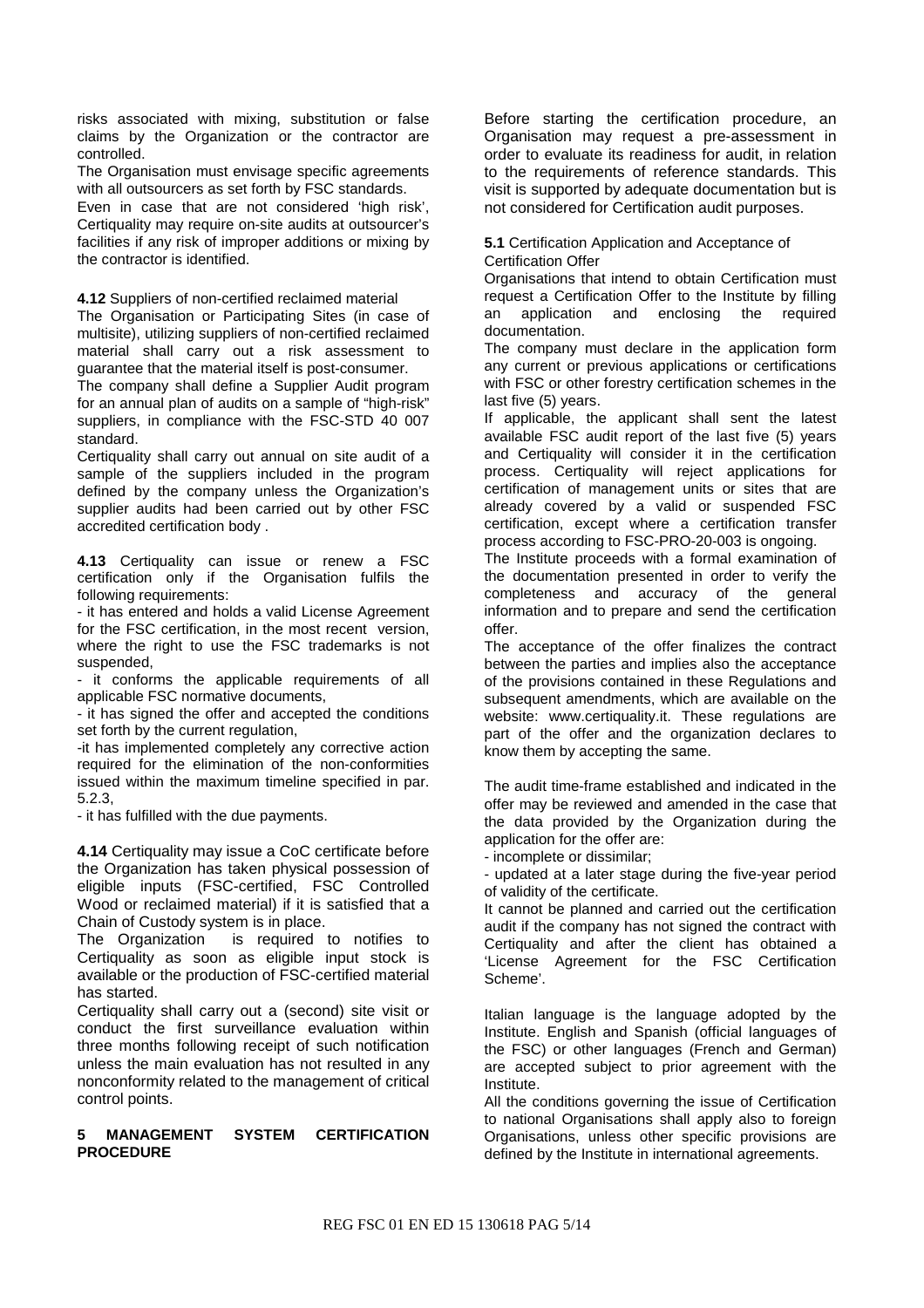#### **5.2** Certification issue

Following the acceptance of the Certification Offer, the Institute agrees with the Organisation the period for conducting the audit. Acceptance of the contract does not constitute either a direct or an indirect obligation to certify.

The Institute appoints the FSC Audit Group and duly notifies the Organisation. The Organisation may, however, request in writing the replacement of one or more of the members whenever there exist plausible reasons that are not directly related to the expertise of the auditor. Said reasons must be provided.

One member of the Group acts as Lead Auditor and he/she is responsible for the Audit Group.

The Audit Group may also be constituted by one member only.

An auditor cannot perform more than three consecutive audits within the same Organisation.

**5.2.1** The audit can be carried out only if the Organisation has a fully operative Management System, according to the requirements of the reference standards.

In addition, the Organisation shall have accepted and registered the FSC License Agreement.

Any absence of a valid License Agreement verified during the audit is to be considered as a major non conformity, which shall be corrected within 2 weeks.

**5.2.2** The Organisation shall also ensure that during the assessment:

a) All documents relating to the chain of custody System to be certified, including all the records relating to the enforcement of the System are made available to Auditors.

b) Auditors receive assistance during the audit.

c) Access is granted to the Information System, in line with the audit requirements.

The audit consists of a detailed evaluation of the conformity of the Organisation's procedures and products against the applicable requirements specified in the FSC normative documents in order to guarantee the chain-of-custody of the certified products on site at each stage of manufacturing. Organisations shall give proof of the practical application of written procedures.

The Audit Group starts the evaluation activities by conducting an Opening Meeting with the Organisation's top management aimed at illustrating the audit plan.

Upon completion of the audit, the Audit Group meets to discuss the findings and process collected data.

During the closing meeting and in the presence of the Organisation's top Management, the Audit Group refers on the conformity of the Organisation's Management System with the reference FSC standard, specifying any discrepancies reported.

During the meeting, the Organisation has the

opportunity of discussing the findings with the Audit Group and of clarifying its position. The report prepared by the Team leader and handed over to the Organisation describes the findings of the visit and the result of the audit.

Data presented in the reports shall be in metric system units.

**5.2.3** Non conformities can be listed as major or minor. Non-conformities may lead to:

- Corrective Action Request to the Organisation,

- suspension and withdrawal of the certification in cases of severe nature.

In the case of non-conformity requesting corrective action, the Organisation shall submit an implementation schedule detailing the activities that will be taken for the purposes of the Certification issue.

Moreover, the Organisation shall have to demonstrate that it has implemented and verified all the corrective actions or that it is specifically committed to attaining full compliance within a specific interval of time:

a) in case of minor non-conformities full compliance must be attained within one year. Excepionally Certiquality may extend the deadline up to two years.

The effectiveness of the corrective action plan implemented by the Organisation as regards minor non-conformities shall be assessed by the Institute during a subsequent verification inspection.

If there is no objective evidence of full conformity within the deadline established, the Institute may increase the level of severity of the non-conformity (hence becoming a major non-conformity) and the Organisation must close according to the time schedule defined in point b).

In cases of severe nature, the Institute may proceed to the suspension of the certification.

b) in case of major non-conformities full compliance must be attained within three months. Exceptionally Certiquality may extend the deadline up to six months. If the corrective actions have not been implemented within the deadline established, the Institute may proceed to the suspension of the certification. The certification cannot be issued or renewed if the Organisation has failed to implement all corrective actions regarding major nonconformities found by the Audit Group during the audit. Major non conformities shall not be downgraded to minor.

The Institute may request the submission of documentation confirming the management of the corrective actions or it may conduct a supplementary partial or full evaluation audit. The company will be informed accordingly.

The results of the main evaluation are valid for a maximum period of six months. Within this period Certiquality shall take a certification decision.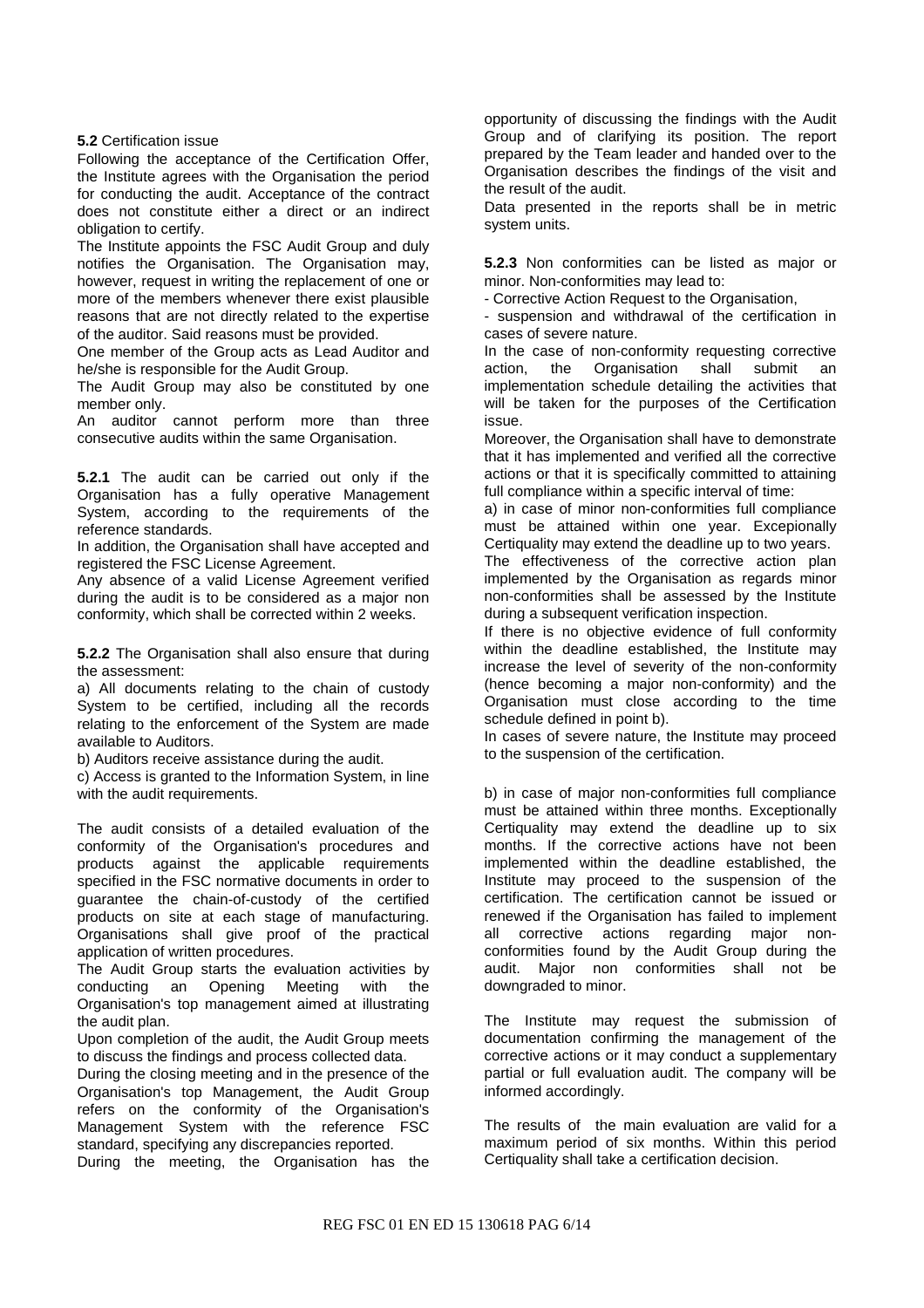This means that the Organization, within the timescale, shall sent the corrective action plan for the minor nonconformity and closed the corrective actions in case of major non-conformities.

Otherwise, after six monts, the results of the main evaluation are considered out of date and a new on site main evaluation shall be conduct before a certificate can be issued.

**5.3** In case of multi-site Organisation, the Institute may conduct random audits depending on the type and the characteristics of the operative and/or operational units, as set forth by the specific FSC Standard. Certiquality reserves the right to verify all production and/or corporate sites at least once during the five-year validity of the certification.

#### **5.4** Decision of Technical Commission

Certiquality is responsible for, and retains authority for, all decisions relating to certification.

The documentation relating to the evaluation of the chain of custody shall be submitted to the Technical Commission of the Institute responsible for issuing the Certification. The Technical Commission evaluates all nonconformities and results of the audit to achieve the objective of the relevant requirement of applicable FSC normative documents. It considers the impact of nonconformity, taking account how it affects the integrity of the affected supply chains for FSC-certified products and the FSC system.

Within six (6) months from the main evaluation, Certiquality will make and communicate the certification decisions to the client and in case of positive resolution send the certificate.

The Technical Commission communicates also the date of the deadline by which the first surveillance audit must be carried out. If necessary, the Technical Commission may request an additional audit.

**5.4.1** Certiquality's Technical Commission has the right to delay or postpone its decision on certification in order to take proper account of new or additional information which has become available to the Institute and which has not already been considered in the evaluation report and which, in the opinion of Certiquality, could affect the outcome of its evaluation.

**5.5** In the event of a simulation audit (ref. par.4.14), the company cannot use the FSC logo; it shall inform Certiquality as soon as it receives the first order of FSC material, in order to organize an additional audit with certified material or conduct the first surveillance audit within three months following receipt of such notification unless the main evaluation has not resulted in any non-conformities related to the management of critical control points.

The use of FSC logo will be granted after the audit.

### **6**. **USE OF FSC LOGO AND TRADEMARKS**

After the issue of the Certification, the Institute registers the Organisation in the Registry of CERTIQUALITY/FSC certified Organisations, and inserts all data on the database available on the website www.fsc.org.

The certified Organisation is entitled to use FSC certification logo.

All detailed conditions about its possible uses are outlined in the FSC-STD-50-001Standard V2-0.

All property rights and rights of use of FSC logos are reserved to the Forest Stewardship Council.

FSC retains full ownership of the intellectual property rights and nothing shall be deemed to constitute a right for the client to use or cause to be used any of the intellectual property rights.

The use of on-product and/or off-product certification logo and trademarks is subject to previous approval by the Institute.

The use of logo and trademarks on non-FSC certified products previous to the obtaining of the certification is forbidden.

Any exception to the general rules or modifications to the FSC logo and trademarks must be authorized by the Forest Stewardship Council (FSC) upon request of CERTIQUALITY.

The certificate holder ensures that no certificate or report nor any part thereof is used in a misleading manner.

Certiquality controls the FSC trademark use by the clients, both on-product and promotional uses by:

a) auditing the trademark use at minimum at the time of the surveillance audit and re-evaluations and

b) addressing cases of detected or reported trademark misuses by their clients.

**6.1** Any use of the FSC logo that can deceive the addressee of the information (technical, trading, promotional, etc.) is considered to be improper.

In particular the use of logo is considered to be improper when the FSC logo or certifications:

have not yet been issued,

have been withdrawn or suspended,

are used or promoted outside their respective application fields,

- have been lost as rights by the Organisation,

- have been promoted in a way that they can be wrongly interpreted,

- have been modified as regards to the regulations provided in the standard of reference and without FSC explicit consent.

Any possible confusion between on-product and offproduct use of FSC logo shall be avoided.

Certiquality has the right to use information which is brought to its attention, to follow up on misuses of the FSC trademarks and of the intellectual property rights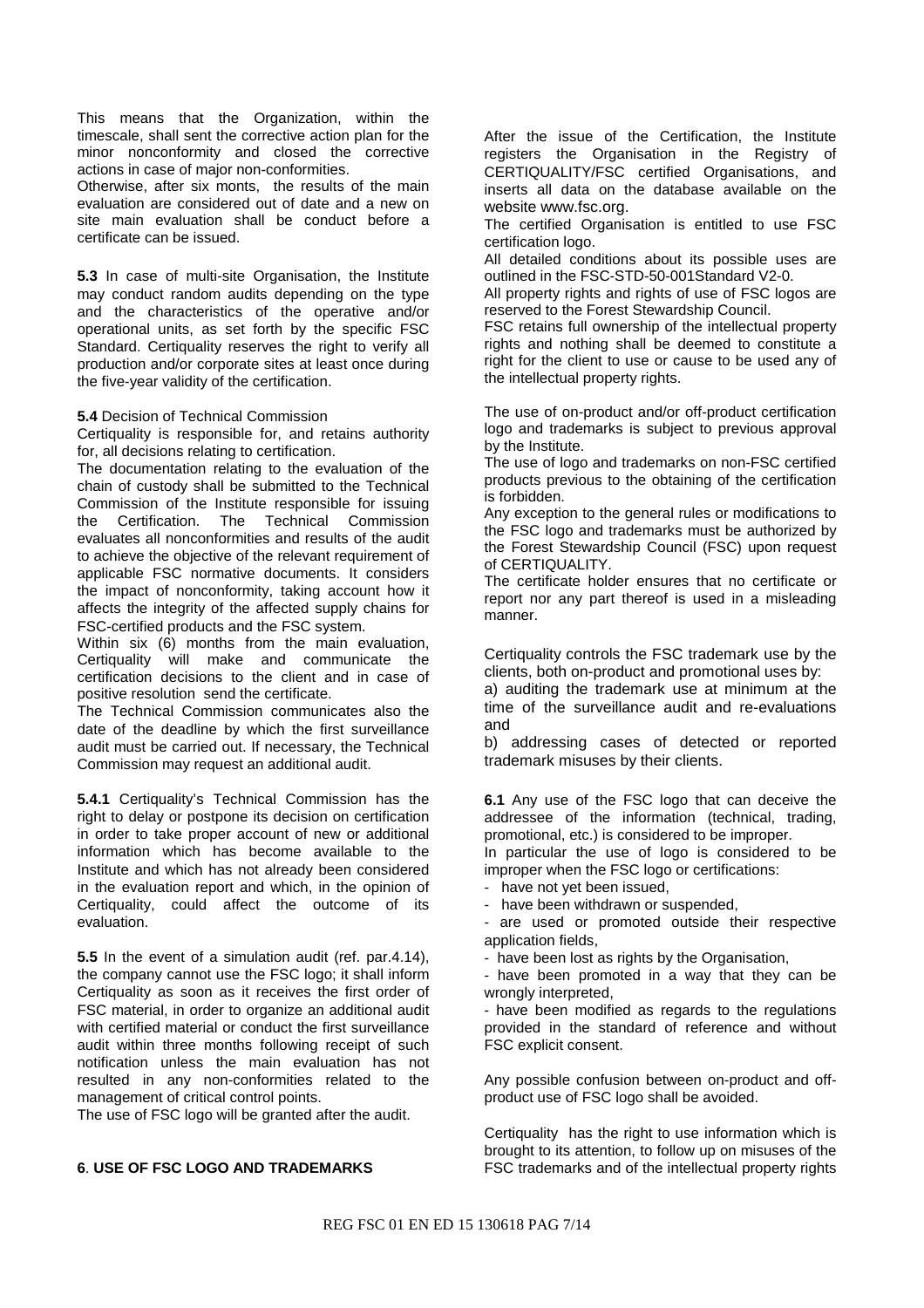held by FSC.

Having ascertained the improper use of the Certification and/or logos, the Institute shall take all measures to prevent its continuation and safeguard its own interests.

FSC reserves the right to suspend or revoke permission to use marks and logos in the event said use does not comply to the requirements outlined in the present standard.

### **7. CERTIFIED ORGANISATION SURVEILLANCE**

The conditions necessary for a certificate holder to maintain a certificate shall include that the certificate holder complies and continues to comply with all the conditions for maintaining and reissuing of the certificate stated in this document and in the FSC applicable standard; including but not limited to the full implementation of any actions required to correct minor non-conformances that were identified prior to the issue of the certificate.

Surveillance audits are carried out at least once per calendar year and not later than fifteen (15) months after the last audit

There are at least 4 surveillance audits during the validity period of the certificate, as agreed by the Technical Commission.

Surveillance evaluations may be more frequent depending on factors such as:

- a) the complexity of the chain of custody control system;
- b) the scale of the operation (e.g. the quantity of production in the case of a manufacturer, or the value and/or volume turnover in the case of a trader);
- c) results of risk assessment in the case of group certification;
- d) the experience and track record of the operators involved (managers and personnel, contractors);
- e) the number and nature of any nonconformities identified by Certiquality;
- f) the number and nature of any complaints submitted by stakeholders.

The resolutions of the Technical Commission are in any case promptly communicated to the Organisation by the Institute.

The month stated in the written communication is the deadline by which the surveillance audit has to be carried out and has to be respected by the certified Organisations.

FSC and ASI reserves the right to request to increase the audit frequency on the basis of the results of the evaluation of risks related to specific products or production areas.

Certiquality can maintain the FSC certification only if the Organisation fulfils the following requirements:

- a) conformity with all the Certiquality and FSC's requirements regarding claims, logos, certification marks or trademarks and in general with all the Certiquality conditions for maintaining certification,
- b) corrections any nonconformities with applicable FSC normative document(s) within the maximum timeline specified in par. 5.2.3,
- c) payment in a timely manner of all specified fees and cost related to the certification,
- d) a valid version of the 'License Agreement for the FSC Certification Scheme', where the right to use the FSC trademarks is not suspended.

The Team leader contacts the Organisation in order to agree upon an audit date and plan.

During the audits, Institute auditors must be allowed to verify that the conditions that have lead to the issue of the Certification have not changed, and in particular that there has been no change in the conditions that impact on the chain of custody system's ability to fulfil the necessary aims, in conformity with the reference standard.

The occurrence of five or more major nonconformities in a surveillance evaluation shall be considered as a breakdown of the Organization's Chain of Custody system and the certificate shall be suspended immediately.

In exceptional cases and only once during the five year period, the Organization may request for a postponement of the planned annual audit.

The request for postponement must be submitted in writing and reasons for such a request shall be given. Certiquality reserves the right to evaluate the reasons for the request on a case-by-case basis. In any case, the maximum time between an audit and the next can not exceed 15 months with the limit that an audit must be carried out for each calendar year.

This period shall be recuperated the following year when the periodicity of the maintenance audit is reinstated to the original deadline.

**7.1** If necessary, the Institute may decide to perform extraordinary unscheduled surveillance audits, with a minimum of two days' notice, for example: to assess the accurate management of complaints received by the Institute; to assess the impact of organisational changes; in the event of requests made by Accreditation bodies (in this case, said bodies may take part in the audit). In these cases, the Organisation cannot ask to replace the Institute auditors.

The cost of unscheduled audits shall have to be paid by the Organisation, both in the case of refusal to receive the auditors and in the case of "non conformity".

**7.2** Postponement of annual audit due to lack of FSC orders

In the event that the Organization have not produced,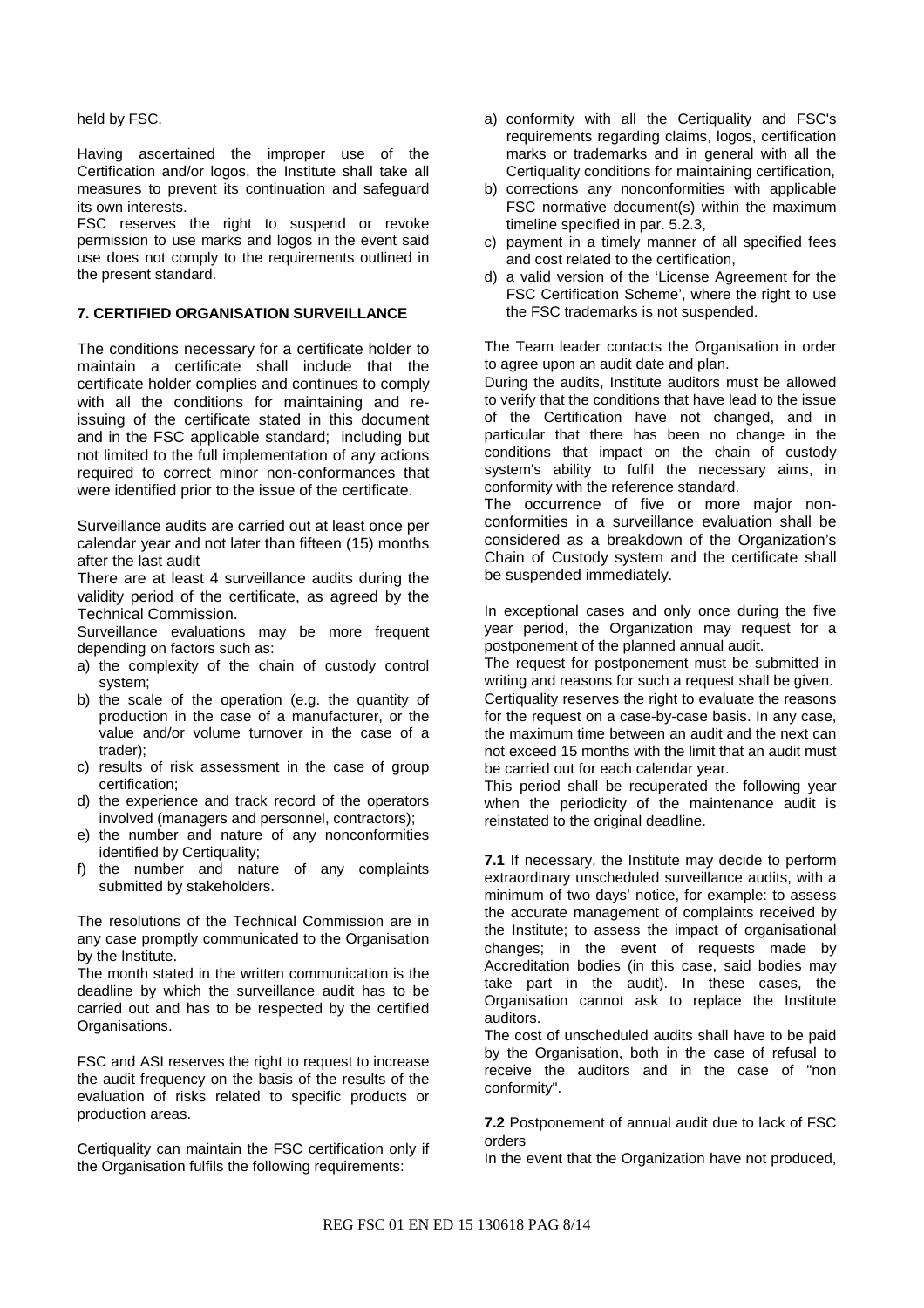labelled or sold any FSC certified material and have not sourced controlled material or sold any FSC controlled wood since the previous audit, the surveillance audit may be waived. The Organization shall sign and send a declaration stating that no material has been produced, labelled or sold as FSCcertified since the last audit.

The declaration shall contain a commitment by the Organization to contact Certiquality as soon as they wish to produce, label or sell material as FSCcertified; source controlled material or sell FSC Controlled Wood and a commitment to maintain their Chain of Custody system during the period in question. Certiquality shall audit The Organization no later than three (3) months after the restart of the activities.

At the next surveillance evaluation Certiquality shall review all records back to the previous annual surveillance evaluation to ensure that the Chain of Custody system has been maintained and that no material has been produced, labelled or sold as FSCcertified, sourced as controlled material or sold as FSC Controlled Wood in accordance with the waiver declaration.

However is not allowed to waive more than two (2) consecutive surveillance evaluations.

The decision to waive a surveillance evaluation on the grounds described above is at the discretion of Certiquality that may require a surveillance evaluation to be carried out if this is considered necessary to ensure confidence in the certificate.

### **7.3 TRANSACTION VERIFICATION**

Certiquality shall cooperate and support ASI's transaction verification activities by collecting, analyzing, and sharing relevant information related to FSC transactions in a timely manner (i.e. by providing a response as soon as possible).

The company involved in the transaction verification is required to collaborate with Certiquality and provide the required documentation within the established times.

In order to support the monitoring and control of false claims in the system, the certification body shall register the following information in the FSC database of certificates (as non-public information):

a) organizations that reported no FSC sales since the previous evaluation;

b) non-conformities, suspensions, terminations, and removal of participating sites due to false claims and/or fraud made by organizations;

c) recommendation of organizations that should be investigated by ASI and the justification (e.g. evidence suggests that records are being hidden from the certification body, complaints received about the organization, potential volume mismatches between the organization and its trading partners).

#### **8. CERTIFICATION VALIDITY**

The Institute carries out surveillance audits with a frequency of at least once a year. Audits consist of a full review of the Management System to verify its continued compliance with the certified requirements. The certificate issued indicates the five-year date of expiry, the reference standards and the types of products for which it was issued.

The detailed list of products is available at the Institute and at the certified Organisation and must be constantly updated by the Organisation and communicated to Certiquality.

Certification is issued to the Organisation on the basis of the standard, and only for products and activities certified and the operative units mentioned in the Certificate. Organisations wishing to extend the scope shall send a request to the Institute that will start the appropriate extension procedure.

**8.1** Extension of the Certification and reduction

Extension of the Certification may be requested for: - extension to new activities in the same site, that are similar to, or supplement, those which have previously been certified;

- inclusion of new products in the production,

- extension to new sites with activities that are similar to, or supplement, those that have previously been certified if this requires significant changes to the group certification holder's management systems.

A change of scope may be necessary also as a result of changes in ownership, structure of the organization, or management systems.

The reduction of the certification may take place as a result of partial termination of activity, product line, branch, deposit, production site.

The Organization that has already been certified and that finds itself in one of the aforesaid situations, shall compile the form for request of Certification/Extension/Reduction/Modification and forward it to the Institute.

Once the Technical Commission has passed a positive resolution an updated certificate shall be issued. The new certificate replaces the previous and it shall also have a new issue date. The resolution of extension or reduction never modify the expiry date of the certificate.

A different kind of extension is the extension of period of certificate validity described on par. 9.1.

### **8.2** Update of the certificate data

The company must notify to Certiquality within 10 days, any changes related to identification and organizational data or ownership, changes in corporate structure or slight changes in the description and editorial aspects of the subject of Certification: this may allow the maintenance of Certification with issue of a new certificate.

According to the evaluation of such changes, the Institute reserves the faculty to request further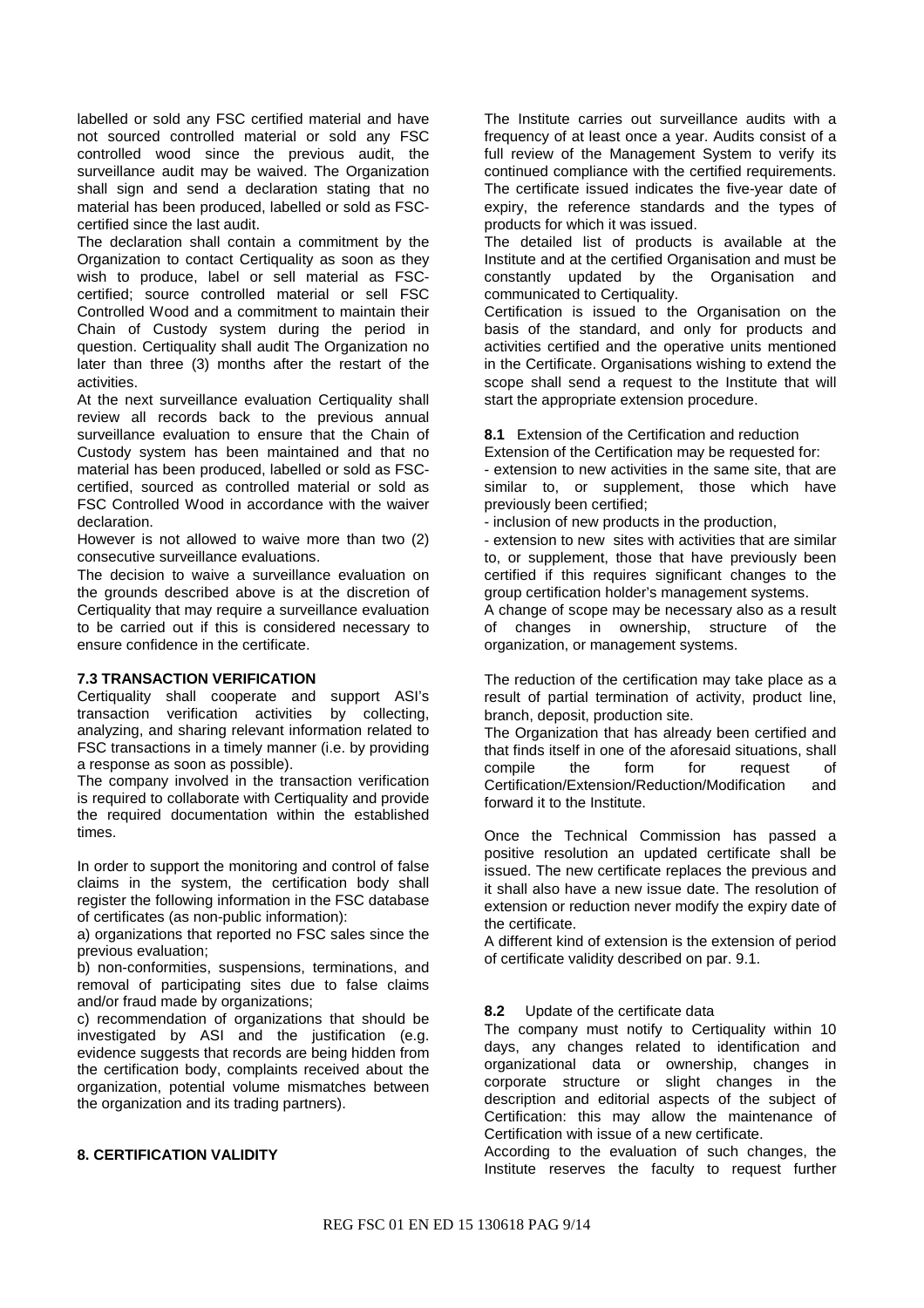documentation or perform further audits on site, in order to verify that the changes do not affect the conformity of the certified Management System. Changes to the certification scope can never lead to the delay of the certification validity beyond the fixed date of expiry.

### **9. CERTIFICATION RENEWAL**

CERTIQUALITY/FSC Certification has a five-year validity from the date of issue and can be renewed. At the end of the five-year period, the certification renewal can be performed after a full review which has to be carried out within the certification date of expiry. This review is similar to the certification audit. The certification maintenance is subject to the application of the provisions set forth in section 17 of these Regulations.

9.1 The specified period of validity of certification may be extended for a single exceptional extension of up to six (6) months in order to permit re-evaluation to be completed, when justified by circumstances beyond the control of the Certiquality and their client.

Justifiable circumstances for an extension exclude problems in planning or scheduling an audit per se. Certiquality will record such circumstances and update the entry in the FSC certification database (info.fsc.org).

Clause 9.1 does not apply in the context of chain of custody project certification.

### **10. LIABILITY**

The Organisation undertakes to guarantee the completeness and truthfulness of the documents and information made available to the Institute's appointed auditors.

Certiquality is expressly exonerated from all liability in the event of lacking or incomplete transmission of data or data that does not correspond to the company's actual situation.

CERTIQUALITY has the responsibility to verify that the Organisation's Management System is able to effectively manage its compliance with laws and compulsory regulations in relation to the products provided, despite the fact that it does not assume any direct responsibility regarding the adequacy of the technical choices adopted for such reasons by the Organisation which remains the only liable party or regarding the ascertainment of compliance with legal requisites.

The CERTIQUALITY Certification of a Management System does not relieve the Organization from the legal obligations originating from the supply of products, processes and services nor from the Organization's contractual obligations with its customers, with the exception of any Institute responsibility or guarantee obligation.

More specifically, the parties agree that the Institute shall not be responsible for defects of products, processes and services supplied by the Organization to third parties; in the cases referred to Decree no.206 dated 6/09/2005 (Consumer Code) and in Directive EEC 85/374, disciplining the liability for damages caused by defective products; nor for systemic or occasional behaviour of the Organization in violation of laws and/or Regulations.

The Institute shall not be liable for inadequacies or damages of any kind originating from the Organization's activity or by its products, processes or services.

### **11. AMENDMENTS TO THE STANDARDS AND/OR TO THE CONDITIONS FOR THE CERTIFICATION ISSUE**

Certification requirements may change as a result of: -amendments to FSC reference standards.

-amendments to the conditions for the Certification issuing by the institute.

In both cases, the Institute inform the certificate holders within thirty (30) calendar days that such changes are approved by the approval body.

If not provided by the FSC documents, the Institute shall define the date on which the new changes come into force, along with a reasonable interval of time to allow Organisations to comply with the new provisions.

The Institute reserves the right to verify the compliance of the Organisation's chain of custody System with the new provisions of the standards.

All audit costs are at the certified Organisation's expense.

Organisations that do not intend to upgrade their Management System to ensure compliance with the changes to reference standards or to the conditions for the Certification issue, may waive their Certification by giving notice thereof to the Institute in accordance with the procedures set forth in Section 15 of these Regulations.

**11.1** Organisations certified upon standards prior to the effective date of approval of a new or revised applicable FSC normative document shall be audited against the requirements of the new or revised document in accordance with the applicable transition requirements.

**11.2** In the event of reduction, suspension or withdrawal of the FSC accreditation, certified Organisations are notified by Certiquality within 30 days. Organisations certified have to seek a new CB within six (6) months to keep their certification valid, as applicable. Otherwise, six (6) months after the date of reduction, suspension or withdrawal of the scope of FSC accreditation, the client certificate will be suspended.

### **12. RIGHTS AND DUTIES OF THE CERTIFIED ORGANISATION**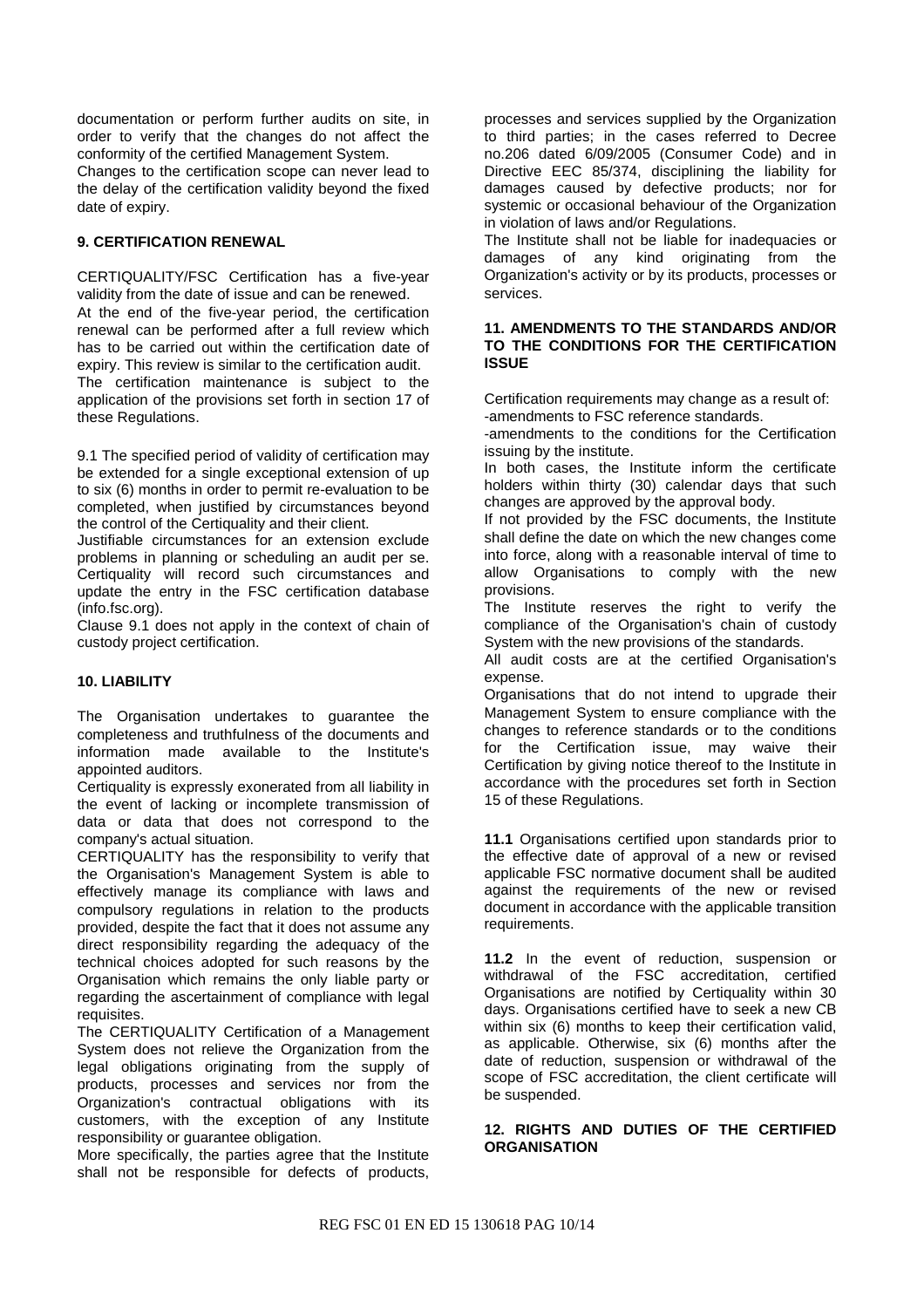**12.1** The certified Organisation has the right to advertise the attainment of the Certification, provided that this occurs in compliance with provisions set forth in these regulations and in FSC documents.

**12.2** Before the Certification issue, the requesting Organisation cannot make any declaration regarding the conformity with the FSC requirements of the scope included in the certification scope.

**12.3** Certified Organisations must undertake:

• to keep its chain of custody System, included the labelling system and the use of the FSC logo, in conformity with the requirements of the FSC standards and of these regulations;

• to accept, at their own expenses, at the required intervals the evaluation audits necessary to maintain the validity of the Certification issued; including the Certiquality's right to carry out unannounced or short notice audits (ref. par. 7.1);

• not to use their certification in such a way as to damage the reputation of the Institute and/or of the certification system, thus compromising the public's trust;

• to record all customers' and/or stakeholders' complaint relating to the products that are subject of the FSC certification and the related corrective and preventive actions undertaken and make them available to the Institute and its auditors during audits;

• to promptly inform the Institute by fax/e-mail, and subsequently by registered letter of any report notified by the public, public Authorities and/or other stakeholders, relating to discomforts or damages due to breach or violation of laws and provisions;

• to allow the Institute's auditors and any ASI representative to access its facilities, assisting them during the audits; if the Organisation refuse to admit Institute or ASI auditors, the Institute may refuse to issue the certificate, or alternatively suspend or revoke Certification;

• to accept the witness audits that ASI carried out to evaluate the Certiquality auditor and the participation of ASI representative as observer (FSC PRO 01 017);

• to accept, that specified information is published, as indicated in the applicable FSC normative documents ( par. 4.6);

• to implement the actions required to correct the reported deviations;

• to cease exhibiting or making any other use of the Certification documents and of the FSC symbols and logos immediately after the expiry, suspension, withdrawal, waiver and consequent withdrawal of the Certification; in the event of the object of the certification being reduced, all the relevant documents must be amended accordingly;

• to take upon itself all expenses deriving from the certification procedure, even if the certification is not issued, and its maintenance;

• to agree, that a complaint is first handled according to the Certiqualiy's dispute resolution procedure and if not resolved referred to ASI and ultimately to FSC, in case of disagreement with audit findings related to FSC normative documents;

• to not use its certification in such a manner as to bring the Certiquality, FSC or ASI into disrepute and not make any statement regarding its certification that may be considered misleading or unauthorized.

**12.4** FSC reserves the right to ask for a copy of the evaluation report translated in English or in another FSC official language.

#### **13. CERTIFICATION SUSPENSION**

Failure to correct issues and deviations within the agreed term shall entitle the Institute to suspend the Certification.

Examples of such severe deficiencies include the following cases:

. when the result of surveillance audit is five or more major non-conformities. This situation shall be considered as a breakdown of the Organization's Chain of Custody system and the certificate shall be suspended immediately;

• when surveillance reports non-conformities with relevant requisites, which does not imply an immediate revocation;

• when the Organisation does not submit the evidence relating to major non-conformities issued during audit within the prescribed timeframes; In this case, absence of a valid Licence Agreement shall be considered as a major non conformity;

• when the Organisation refuses to undergo periodical audit in accordance with the provisions set forth in Section 7;

• when the Organisation refuses to undergo additional or supplementary audits;

• when the Organisation refuses to cooperate in case of Transaction Verification or refuses to share relevant information or documents related to FSC transactions in a timely manner;

• when the Organisation fails to notify the Institute of significant amendments to its chain of custody System and/or organisation;

• when the improper use of the Certification, symbols and logos is not corrected in a manner deemed satisfactory by the Institute;

• in the event of any other failure to comply with the provisions of the FSC Standards, of these Regulations or the procedures of the Institute;

when Public Authority orders prejudice the implementation of the chain of custody System;

• if the Organisation fails to notify the Institute as set forth in section 4.9;

• if payments related to activities already completed have not been settled; if the Organisation is in default more than once in the same five-year programme, Certification shall be withdrawn;

• if problematic circumstances exist due to the Organisation's responsibility that may negatively affect the chain of custody System.

Certification is suspended also if the Organisation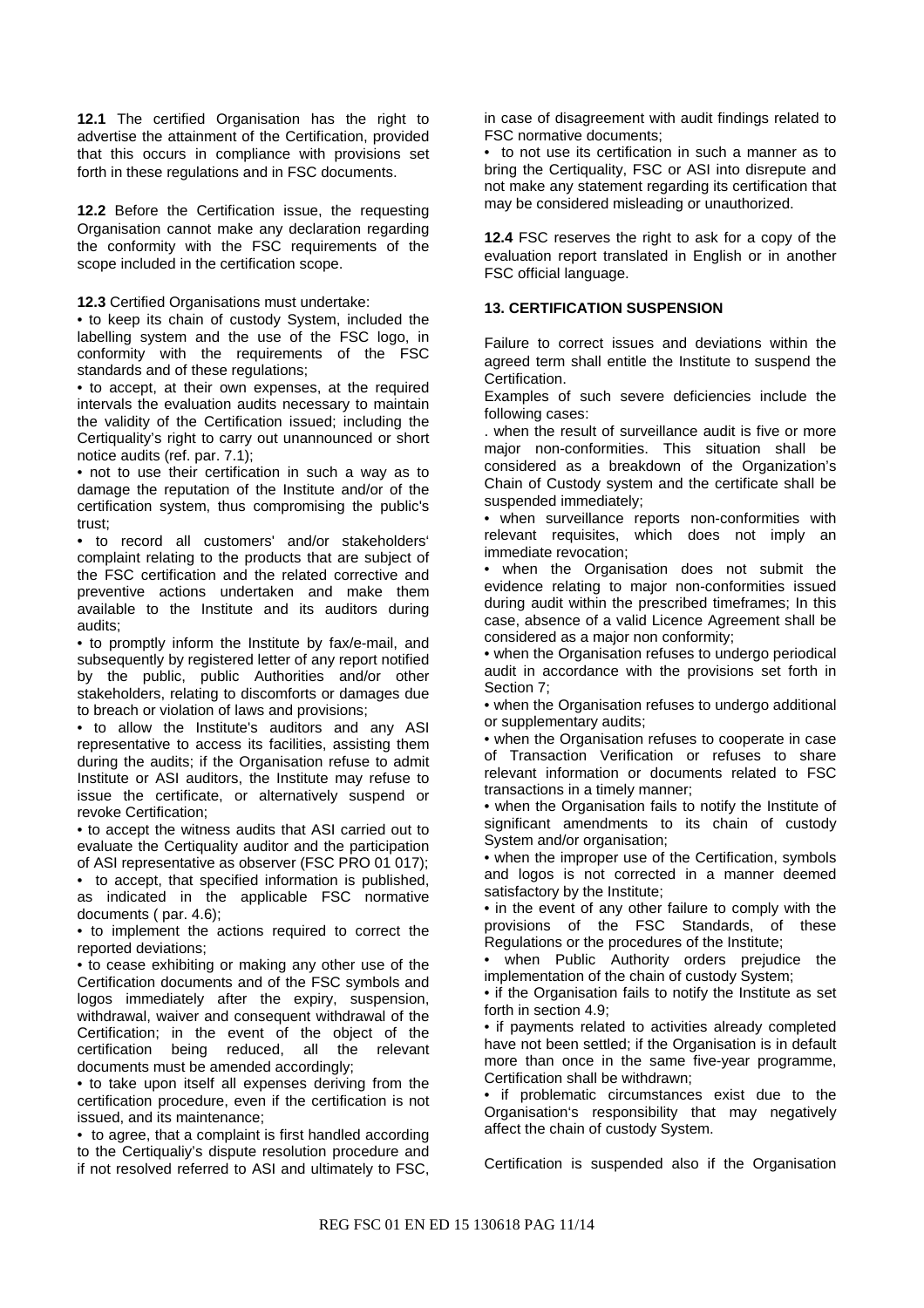interrupts the production of product/processes/services for which the Certification has been issued. In this case the suspension of the activity must be notified by the Organisation to the Institute.

The Organisation shall be notified by the Institute of the Certification suspension by registered letter with return receipt, indicating the start date of validity, the duration, the prohibition to promote advertising activities, and the conditions for withdrawing the suspension.

The maximum duration of suspension is twelve (12) months (or in exceptional cases up to eighteen (18) months, and after this period, the certification will be withdrawn.

The Organisation shall notify the suspension to any interested customer within 3 working days and keep proof of said notification.

During the period of suspension, the Organisation cannot in any case and for any reason use the FSC Certification, logo and reference to Certification and cannot sell any products previously labelled.

The Institute will update the certification status in the FSC certification database together with the effective date and reason of suspension within three (3) days of the suspension.

The certified Organisation shall be responsible for undertaking prompt and adequate actions to correct any failure to comply with the Institute's provisions and for providing the Institute with formal written notification of the proposed or implemented corrective actions.

Suspension shall only be withdrawn when the Institute has ascertained that satisfactory actions have been taken to ensure compliance with the certified requirements, or when all major nonconformities have been corrected.

In cases of certification has been suspended for more than twelve (12) months, a surveillance audit has been conducted.

Failure to remove the causes that have led to the suspension within the agreed deadline shall result in the submission of the certification withdrawal to the Technical Commission's resolution.

All costs for the audits, registrations and controls are at the certified Organisation expenses only.

During the period of suspension the Organisation has the obligation to pay the fee for the Certification Registration and surveillance as set forth in the contact.

## **14. CERTIFICATION WITHDRAWAL**

The Organisation's chain of custody System Certification may be revoked and, consequently, cancelled and withdrawn by the Institute's Technical Commission as a result of:

- failure to remove the causes that have led to the

suspension of the Certification within the deadline defined by the Institute;

- when the cases indicated in Section 13 are of such a severe nature as to warrant immediate withdrawal;

- persistence of default beyond one month from receipt of the Administrative suspension sent by the Institute byr egistered mail;

- breach of laws and or legally binding regulations regarding the products object of certification;

- failure to fulfil or inadequacy of the actions undertaken by the Organisation to avoid improper or unauthorized uses of the Certiquality/FSC Certification, logos, trademarks and any declaration or advertising messages connected to the certification.

The decision to withdraw the chain of custody System's Certification shall be notified by the Institute by registered letter with return receipt.

**14.1** Following revocation, the Organisation undertakes to:

a) return or destroy the original CERTIQUALITY/FSC certificate and not to use any copies or reproductions thereof.

b) remove from products and technical documents, included the letterhead and any kind of advertising and informative material, any reference to, logo or sign related to FSC Certification. The company cannot sell any products previously labelled.

c) notify customers providing the related documents within 3 working days upon notification of the revocation.

In addition, the Organisation shall cooperate with Certiquality and FSC to demonstrate that the conditions outlined in the previous points have been fulfilled.

**14.2** Moreover, the Institute shall:

a) update the certification status in the FSC certification database together with the effective date and reason of withdrawal within three (3) days of the withdrawal;

b) withdraw the Certificate.

Certiquality will accept a new application only after acquiring evidence of the fact that the Organisation has implemented the measures that the Institute deems appropriate to prevent the reoccurrence of the conditions that led to the revocation of the initial Certification.

The withdrawal of the Certification shall not entitle the Organisation to reimbursement of any kind and entails payment of a penalty, as set forth in Section 17.1.

### **15. WAIVER TO THE CERTIFICATION**

The Organisation may waive its Management System Certification:

a) at the end of the five-year period, by providing formal notice of its intention at least 3 months in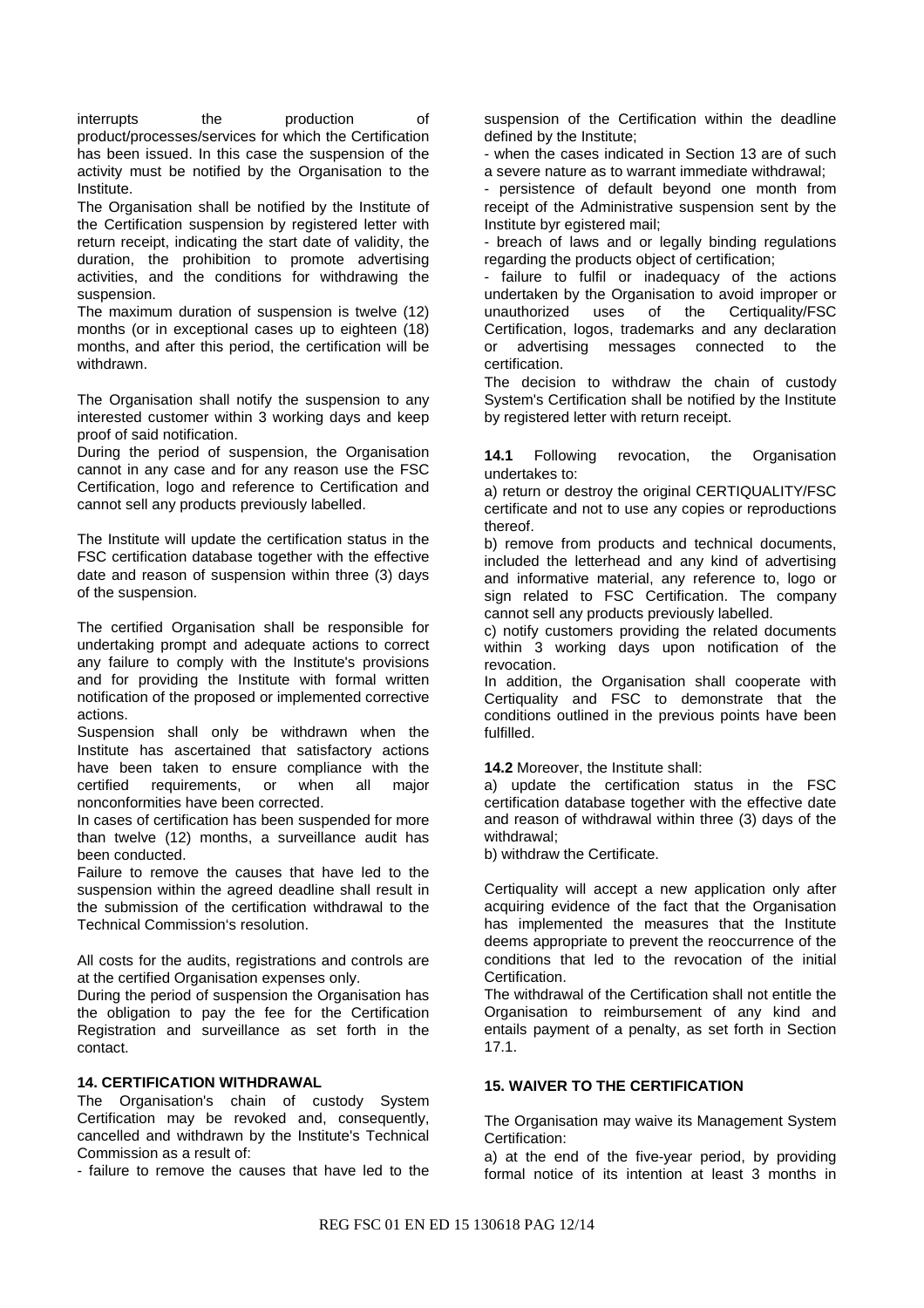advance;

b) in the event of amendment of the reference standards, as set forth in Section 11 of these Regulations;

c) in the event it disagrees with the reviews of these Regulations;

d) in the event it disagrees with the amendments of the financial terms defined by the Institute or by FSC. e) in the event of: cessation of activity or transfer of the Company branch (to which the Certification of the chain of custody System refers) to a different juridical subject, legal provisions, bankruptcy or winding up of

the Organisation.

If the waiver originates from the transfer to a different juridical subject, the Contract shall continue to be valid until the end of the five-year period, subject to verification by the Institute of the maintenance of all the conditions that led to certification issue.

In cases b), c) and d), notification shall be sent by the Organisation within 1 month from the date on which the Institute has notified the amendments.

In cases b), c), d) and e), the waiver shall become effective from the date on which the Institute gives notification of its acknowledgement of the waiver, with contextual termination of certification validity.

In the event of waiver, the Organisation shall comply with the obligations set forth in Section 14.1. In the event of waiver, the Institute shall comply with the obligations set forth in Sections 14.2.

In the event of waiver for reasons other than those listed above, the Organisation shall pay a penalty, as set forth in Section 17.1.

### **16. CONFIDENTIALITY**

All records (documentation, letters and communications) relating to the activities connected with the Certification of the requesting Organisation's chain of custody System shall be regarded confidential and made available only in accordance with the provisions of the agreed internal procedure.

All collaborators of the Institute who come into possession, while performing their work, with the aforementioned documents shall be obliged not to divulge them.

Access to and consultation of certification-related documents is reserved to those Institute functions, involved in the certification course, to the certified Organisation and to the accreditation and control Bodies.

If information relating to the Organisation must be disclosed under legal obligations, the Institute shall give notification thereof to the Organisation.

Except from these cases, CERTIQUALITY will not disclose information on certified Organisations without the authorisation of same.

The Institute in any case operates in full respect of the provisions set forth the current legislation for processing of personal data.

FSC and ASI has the right to access to all records of the certified Organisation.

Information about the client that is not publicly available and is obtained from sources other than the client (e.g. from a complainant) will be treated as confidential, unless the source of information and the client give written consent to disclose it.

### **17. FINANCIAL CONDITIONS**

The certification offers prepared by the Institute are based on the financial principles and criteria defined by the Board of Directors. Contracts have a five-year validity and rules for the renewal are defined in the specific contract signed by the parties.

As provided by Sections 14 and 15 of these Regulations, should the certificate be waiver or withdrawn, the Organisation shall pay to the Institute, for the early termination of the practice, a compensation equal to 20% of the total contract price for the three-year term, provided, however, that such penalty shall be no less than 500 euros and no greater than 5000 euros.

All requests relating to the amendment of the audit schedule, made by the Organisation, may entail the payment of a supplementary fee, which shall be defined in accordance with the higher expenses incurred.

If the request is made in the 5 working days prior to the agreed date, the Institute reserves the right to charge a sum equal to 50% of the sum envisaged for the audit.

**17.1** Within the period of validity of the certification Certiquality reserves the right to update the certification fees.

In any case before the contract expires there is a specific review of activities aimed to confirm the validity of the information and conditions regarding certification. The Institute and the company agree to the provisions of par. 11.

**17.1.1** The Organisation undertakes to pay the annual administration fees for the Certification maintenance, according to FSC rules ( FSC POL 20 005) .

FSC reserves the right to update the certification fees.

The Institute and the company agree to the provisions of par. 11.

### **17.2** Terms of payment

Fees for the activities carried out in connection with the Certification registration and maintenance shall be paid to the Institute according to the instructions provided on the invoices issued from time to time.

Failure to comply with the aforementioned obligations shall entitle the Institute to apply the provisions set forth in Sections 8 and 9 of these Regulations.